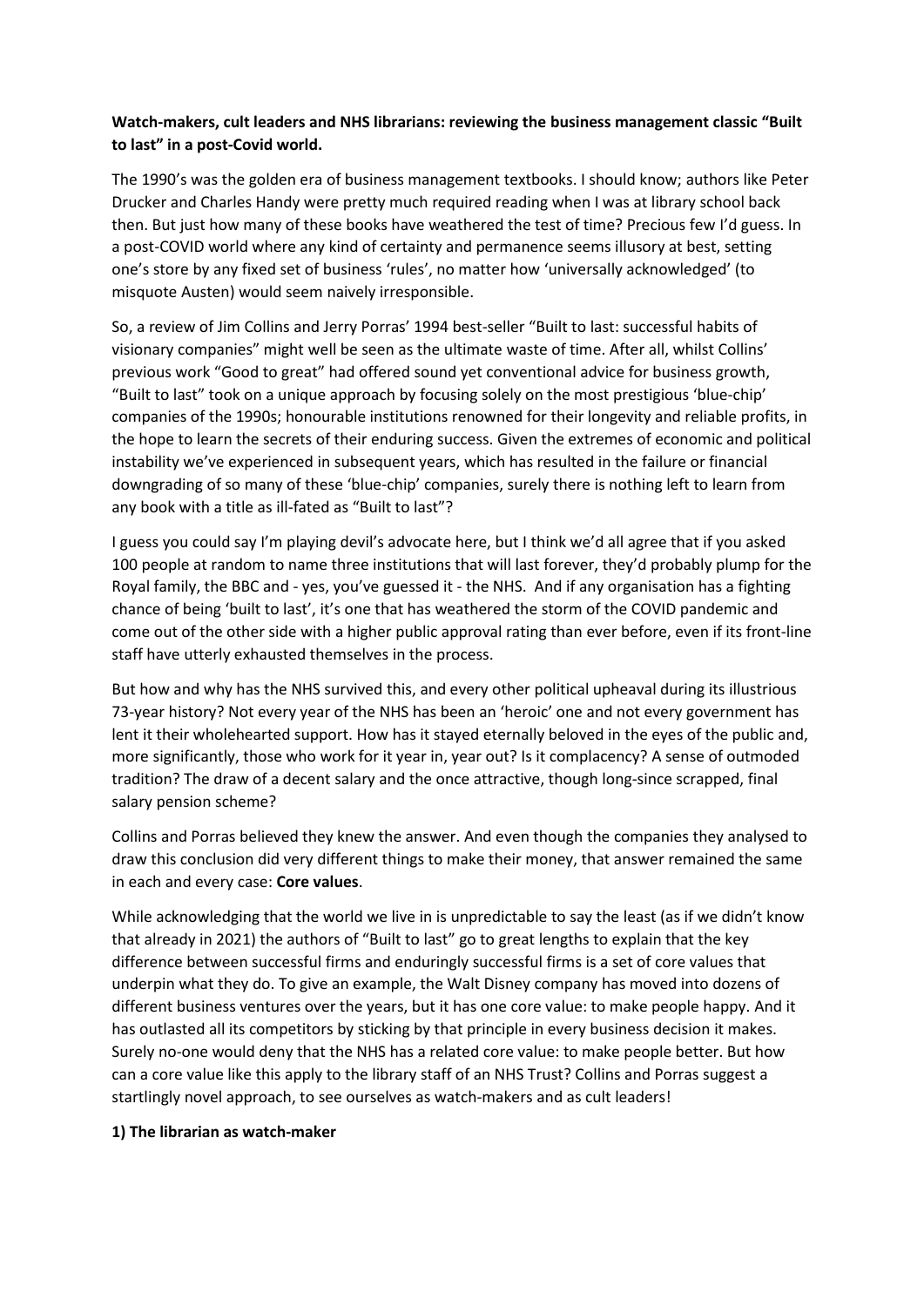One of the keys to an enduringly successful company is 'watch making' rather than 'time telling'. 'Time telling' is the ability to accurately predict the great idea or hire the visionary leader that dominates the market, but it is a fleeting thing in this changeable world. 'Watch making' is the ability to create something enduring and capable of being used and reused (assuming maintenance and repair) to **regularly** 'tell the time'; in other words, an organisation which will generate ideas and foster the creation of inspiring leaders ('time tellers') in its ranks for years to come. Successful companies don't create leaders, products or services, they create themselves, and the rest naturally follows.

Walt Disney didn't just create Mickey Mouse, he created the Walt Disney company – an organisation encompassing a wide variety of changing products and services which, to this day, fulfil the single timeless vision of making people happy, and that vision didn't die with him.

Compare this to a modern NHS Trust which co-ordinates multiple functions. The trust's 'products and services' change over the years subject to medical and technological advances and higher patient expectations, but the vision of patient care doesn't die when a procedure is updated or replaced, or a new leader is appointed. Similarly, an NHS library shouldn't sell itself solely on its 'products and services' as they too will modify and change. Instead, the librarian is a watch-maker. We champion a dynamic information service that meets the clinician where they are in their learning journey through continuing professional development and evidence-based practice. There are many 'time telling' actions necessary to fulfil that vision, but only one set of fundamental core beliefs that generate these: our ultimate focus on improved patient care.

### 2) **The librarian as cult leader**

It's difficult to conceive of a librarian joining a cult, much less leading one, but Collins and Porras believe that the core values of an enduring company act as a powerful draw for its members, and certainly as powerful as any cult might have on its 'faithful followers'. Surely no-one can doubt that the Herculean efforts our front-line staff have undergone in recent times show a dedication beyond the call of duty or the lure of pay packets? But what does this mean for the NHS library service, often tucked far away from the COVID wards?

The first thing an enduring core value can do is to provide a sense of solidarity and certainty in an uncertain world. If we are all working towards the same thing, then we can join with others towards leading both revolutionary and evolutionary changes:

### **Leading the revolution**

NHS Trusts set goals. It's what they do. It's what all organisations do. Goals provide accountability, responsibility and neat little milestones along the way. That doesn't sound very much like a revolutionary idea, but few would deny that the very principle that the NHS is based on: to provide healthcare for all, irrespective of the ability to pay, was an incredibly revolutionary idea when it was founded in 1948. It's tempting to take this for granted, but comparing our co-ordinated response to the pandemic compared to other countries whose health services lacked this core belief, shows how important it is to acknowledge and celebrate the revolutionary nature of that enduring goal.

Having a goal as revolutionary as that allows us to set other goals cast from the same mould. Collins and Porras call these BHAGs (Big Hairy Audacious Goals). These are incredibly ambitious targets that can take years to strive for and require the efforts of an entire organisation to achieve. On the surface, it may seem that NHS Trusts avoid such goals, but – given how ambitious even balancing the books can be in our current economic climate – we can start to appreciate just how large and furry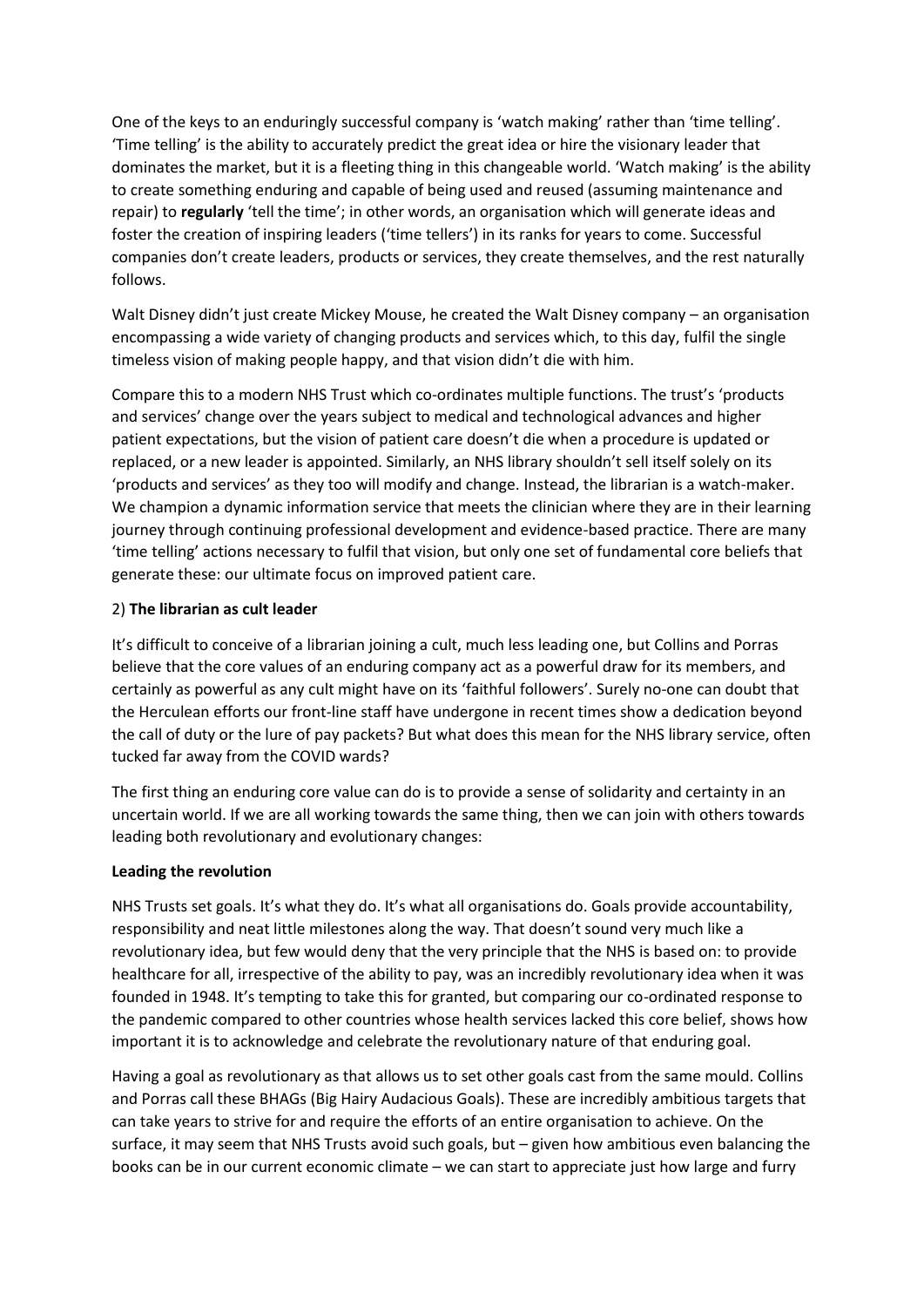our often modest-sounding Trust goals truly are. And what of the NHS library? Again, you may scoff at the very idea that we contribute meaningfully to such goals, but Health Education England's "Value proposition: the gift of time" report (2020) clearly demonstrates that we contribute to the balancing of those NHS books to the tune of £77 million a year, an achievement we should all be justly proud of. When viewed in that context, there aren't many Big Hairy Audacious Goals we couldn't help to tackle on behalf of our wider NHS organisations if we put our minds to it.

However, it's important to appreciate that leading the revolution isn't all about manning the barricades and making grand speeches, a fact not lost on Collins and Porras who consider 'Mission statements' as useful soundbites but nothing more unless backed up by incremental improvements. Which brings us rather neatly to:

### **Ripping a page from Darwin's book**

No, I'm not advocating plagiarism, or – worse still – vandalism, but rather acknowledging that our contribution to Big Hairy Audacious Goals needs to be put into the context of our library's contributions to the core value of the NHS. Enhanced patient care through improving evidencebased practice surely helps to 'make people better', but doing that is always going to be an ongoing journey, and never a final destination. Just as evidence changes, so too the tools we deliver to access that evidence and the way we train others to do likewise will change.

If you doubt this, then just consider the fundamental shift due next year when the Healthcare Database Advanced Search (HDAS) is phased out and the incredible amount of work that will be needed to not only access research, but to try and improve that access by making the best use of the new tools that we'll be provided to exploit it, such as the National Discovery Service currently under development. NHS librarians in Trusts up and down the land will work hard to discover ways to squeeze the very best out of these new systems, they'll share this freely with their colleagues, and they'll doubtless propose ways to make those systems even better in subsequent releases of the interface.

It cannot be stressed too strongly that these kinds of changes are revolutionary in their own way, but the incremental changes needed to learn, share and improve are – like a clinician's use of the evidence-based practice we find for them - also a process of gradual evolution towards improvement. We need to draw on the power of reflective practice to evaluate how things are done, experiment with new methods, test these out and then re-evaluate through that process of continuing professional development we all learned from CILIP's model of certification, chartership, fellowship and revalidation.

Moreover, no improvement (whether evolutionary or revolutionary) is possible without us all feeling fully integrated into our NHS cult, into that core belief of patient care that allows us to candidly experiment and, at times, fail in that attempt without undue censure. In other words, we need to trust each other as a team of committed professionals ready to make difficult decisions in the name of our core values.

### **Deserving your medal**

In conclusion, "Built to last" is a book very much of its time. The corporate world that Collins and Porras were familiar with has changed beyond recognition. But, to quote the French maxim: "The more things change, the more they stay the same." and just as the core values of the NHS will doubtless stay the same for decades to come, so will the enduring wisdom at the heart of this book.